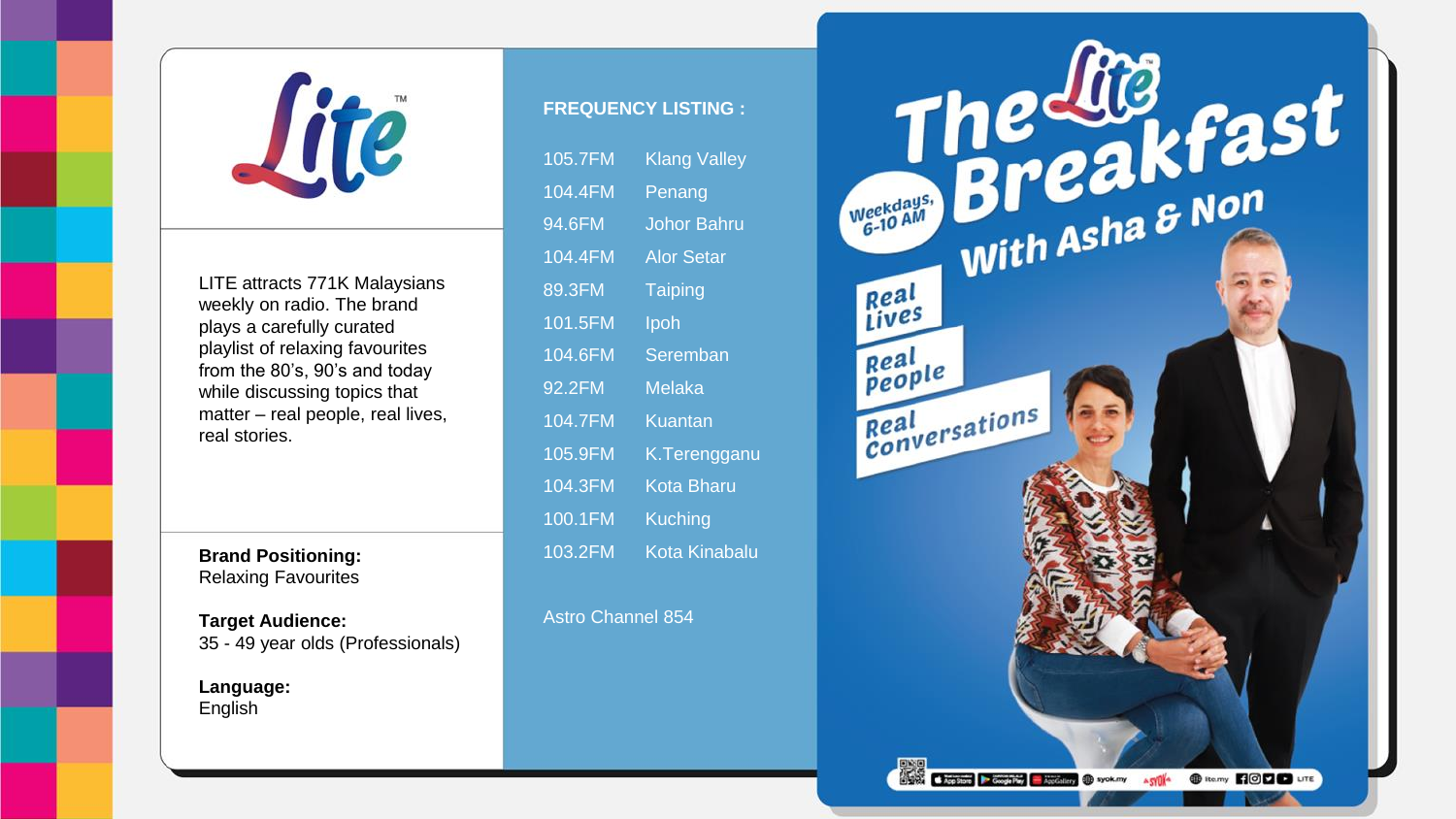

Non has been part of the Malaysian radio scene since joining Mix FM in 1999. 7 years hosting a variety of shows for Mix FM has seen him interviewing some very interesting people including Sheila Majid, Savage Garden and Destiny's Child. He's an avid squash player having represented Johor at Sukma as well as the Nationals and continues to play competitively. Non will compete in the World Masters Games (Japan) in



combination of the best songs and the biggest stories combined with his ever-loving laugh. A football fanatic who's

ASHA, a Malaysia-based model, host, producer, activist and radio announcer – and that's just the tip of it. On top of being the face for Channel [V] back in 1999, she also had a major role in production such as directing, scriptwriting and producing. Well-known for her unique character and quirky interview style, through her own various shows, she has interviewed the likes of the Bee Gees, Lenny Kravitz, Travis and Britney Spears.



ROD, from the moment he uttered his first words as a child, he knew he wanted to be a radio announcer. After 17 years in radio in Singapore, he moved to Malaysia to join MIX. He now hosts the LITE Weekend Show from 8am - 12pm. When not on air, he loves nothing more than to spend time with his son and wife.

IKA joined the broadcasting industry straight out of college. She started reading the news on TV before going full steam with radio. She became a part of Astro's pioneer team in 1996 and helped set up LITE in 1996. She's now back on LITE after "retiring" and can be heard from 10am - 4pm every